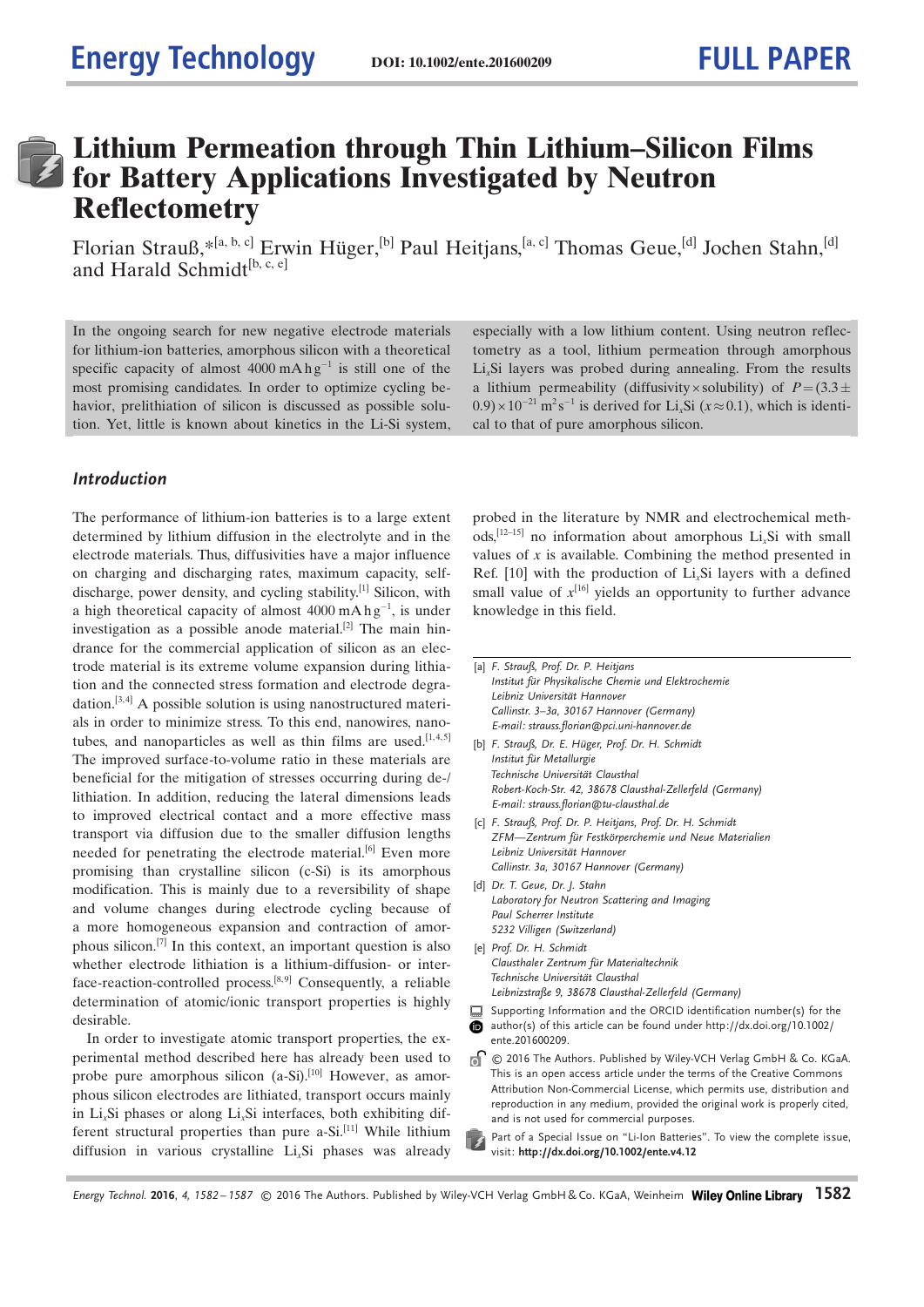## **FULL PAPER**

### Results and Discussion

As argued before, lithium transport is a decisive factor in battery performance.<sup>[8]</sup> Transport through a certain layer (e.g., of composition  $Li<sub>x</sub>Si$ ) is governed by the permeability, P, that can be described as the product of the solubility, S, of the transported species in the transport medium and the diffusivity, D. This can be expressed as  $P = S \cdot D$ .<sup>[17]</sup> The solubility used here is a unitless quantity, calculated as the number of lithium atoms solute in the  $Li<sub>x</sub>Si$  phase divided by the total number of atoms. In order to measure lithium permeabilities and thus also diffusivities in  $Li<sub>x</sub>Si$ , multilayer samples were prepared (see Figure 1), which consisted of  $LiNbO<sub>3</sub>$  layers



**Figure 1.** Schematic depiction of the  $[Li_xSi|^{nat}LiNbO_3|Li_xSi|^{6}LiNbO_3] \times 5$  multilayer stack with  $x \approx 0.1$ , capped by a  ${}^{6}$ LiNbO<sub>3</sub> layer. The values given in brackets are the respective thicknesses used for the Parratt32 simulation.

separated by Li<sub>x</sub>Si intermediate layers with  $x \approx 0.1$ . The  $LiNbO<sub>3</sub>$  layers are alternatingly isotope-enriched ( $^{6}LiNbO<sub>3</sub>$ or  $\text{natLiNbO}_3$ , nat: 92.5% <sup>7</sup>Li), while Li<sub>x</sub>Si always exhibits the natural lithium abundance: natLi. The deposited structure is schematically depicted in Figure 1, and the resulting depth distribution of scattering length densities as deduced from neutron reflectivity experiments is shown in Figure 2 while further details can be found in the Experimental Section. In this setup, amorphous  $LiNbO<sub>3</sub>$  serves solely as lithium tracer reservoir. Amorphous  $LiNbO<sub>3</sub>$  is a solid electrolyte, exhibiting a high lithium-ion conductivity and diffusivity<sup>[18,19]</sup> while still retaining a rigid Nb-O skeleton<sup>[20]</sup> which makes it ideally suited for these experiments. In principle, also other types of materials can be used as tracer reservoirs. The sample design is tailored to neutron reflectometry measurements, which is best explained through Figure 3 a. While the isotope contrast from the alternating deposition of  ${}^{6}$ LiNbO<sub>3</sub> and <sup>nat</sup>LiNbO<sub>3</sub> gives rise to a distinct Bragg peak around  $Q_z \approx 0.019 \text{ Å}^{-1}$  in the reflectivity pattern, the chemical contrast between  $LiNbO<sub>3</sub>$  and  $Li<sub>x</sub>Si$  results in an additional Bragg peak at



Figure 2. Neutron scattering length density plotted against the sample depth as derived from the Parratt32 simulation of the as-deposited sample. While the maxima are annotated, the minima correspond to the Li<sub>v</sub>Si layers.

a higher scattering vector  $Q_z \approx 0.033 \text{ Å}^{-1}$ . The continuous line in Figure 3 a represents a fit based on calculations using the program Parratt32. With the variation of given input parameters this program uses the Parratt algorithm $[21]$  to simulate the resulting neutron reflectivity pattern. The parameters essential for the simulation are the structure of the sample as given in Figure 1, the thickness of the individual layers as assessed by previously determined sputter rates, and the calculated scattering length densities for the individual layers as shown in Figure 2. The as-deposited sample shown in Figure 3 a exhibits the values previously given in Figure 1 and Figure 2.

It is apparent from Figure 3 a and b that the overall fit to the experimental data (height and location of the Bragg peaks) is good, but also that some features are not perfectly represented by the simulation output (e.g., the width of the second Bragg peak and the background at higher  $Q_z$ ). This can mainly be attributed to two simple facts. First, during the neutron experiments the sample is mounted on a ceramic heating plate. Because the absorption of neutrons in silicon is negligible there is a non-negligible contribution of diffusely scattered neutrons due to the heating plate. This adds to the (unknown) background intensity across the whole pattern, evident in the discrepancy between data and fit in the scattering vector range between the two peaks. Second, the fact that the simulation postulates an almost ideal and uniform thickness distribution of layers has to be taken into account. For the simulation of multilayer reflectivities in Parratt32 the repeating element of the sample, in this case the four-layer structure mentioned above, is described by a fixed set of values for thickness, scattering length densities, and roughness of each layer. Of course there is also a statistical variation of thickness and roughness of each individual layer that cannot be fully represented with this type of simulation. However, the alternative route of using a model that considers each layer individually also requires the vetting of many different possible solutions to simulate the given reflectivity pattern due to too many free parameters for the fitting procedure. In the given data set this fact is responsible for the apparent broadening of the chemical contrast peak when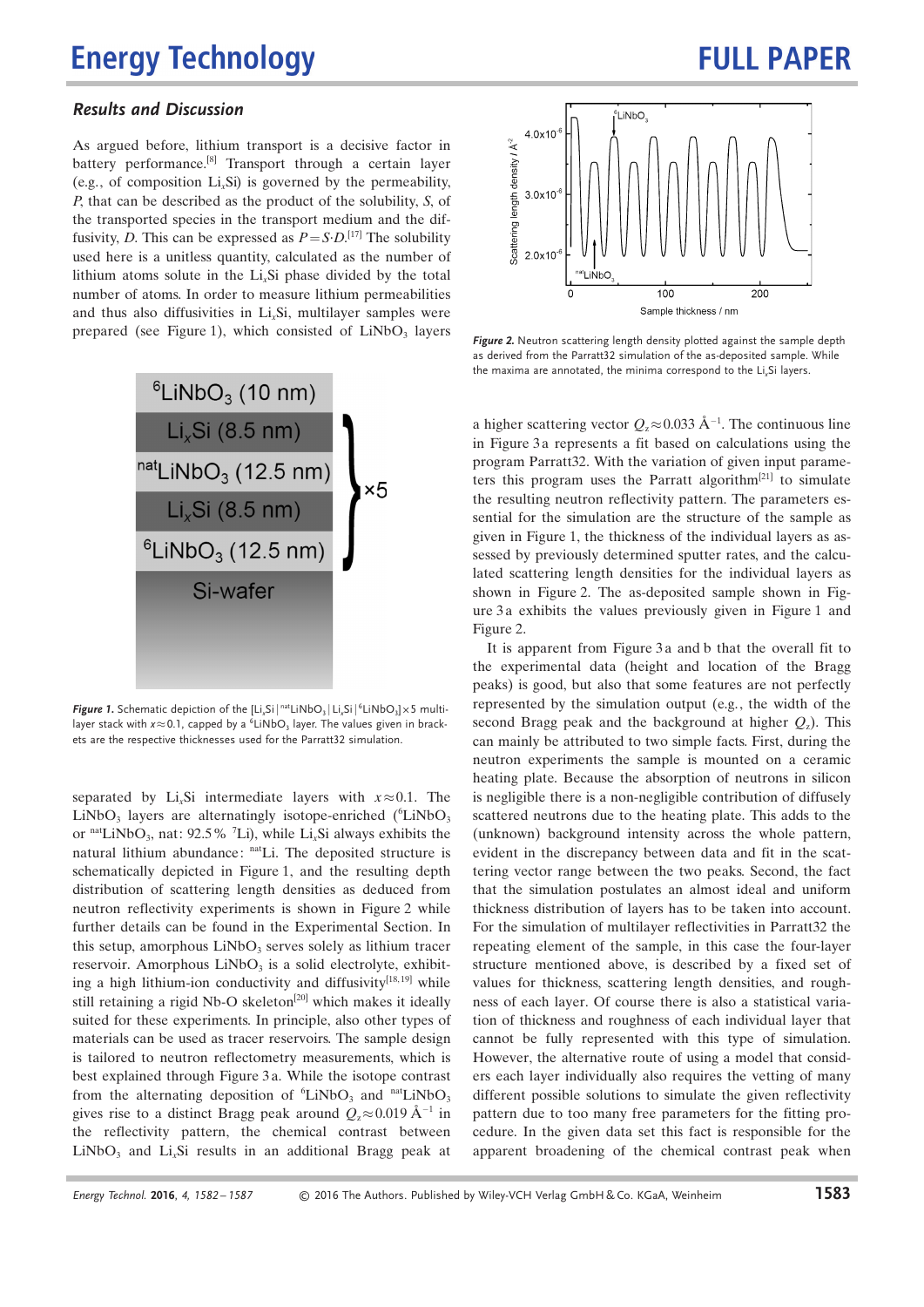

Figure 3. (a) Neutron reflectivity pattern of the sample as shown in Figure 1 in the as-deposited state. The peak around 0.019  $\rm \AA^{-1}$  reflects the isotope contrast between the LiNbO<sub>3</sub> layers, while the peak around 0.033 Å<sup>–1</sup> is attributed to the chemical contrast between the individual Li<sub>n</sub>Si and LiNbO<sub>3</sub> layers. (b) The reflectivity pattern of the sample after annealing at 255 $\degree$ C for 195 min. In (a) and (b) the circles represent the measured data and the line a least squares fit using Parratt32. (c) Direct comparison of the measured data for the as-deposited (circles) and annealed (triangles) sample.

compared to the simulation curve. The fact that after annealing (see Figure  $3c$ ) there is no observable decrease of the chemical peak, independent of the simulation, combined with the fact that the peak due to isotopic contrast decreases significantly means that the fitted data can be used for further analysis in the present case. Background and width of the Bragg peak do not enter the analysis for the determination of permeabilities, only the height of the Bragg peak.

Annealing the sample will lead to diffusion of  ${}^{6}Li$  (or  ${}^{7}Li$ ) isotopes from the  ${}^{6}$ LiNbO<sub>3</sub> (or  ${}^{nat}$ LiNbO<sub>3</sub>) layers across the interfaces with the Li<sub>x</sub>Si layers into and through the Li<sub>x</sub>Si layers. It is assumed that no additional lithium (in significant amounts) is dissolved in  $Li<sub>x</sub>Si$  and only an exchange of isotopes takes place. Because  $x \approx 0.1$  and the solubility of lithium in pure a-Si is at least three orders of magnitude lower, as literature data on a-Si:H show,<sup>[22]</sup> it is safe to say that this only leads to a balancing of the isotope fractions in the lithium reservoirs over time. Figure 3b shows the reflectivity pattern of the same sample annealed for 195 min at  $255^{\circ}$ C. The comparison of the data points from Figure 3a and 3b, displayed in Figure 3 c, shows that the peak at higher values of  $Q<sub>z</sub>$  remains essentially unchanged during annealing. A slight decrease during the first annealing step is discussed below. Consequently, the chemical contrast, and thus the chemical composition (and lithium concentration) of the Li<sub>v</sub>Si and  $LiNbO<sub>3</sub>$  layers is not modified significantly. Yet, as soon as  ${}^{6}$ Li/<sup>7</sup>Li isotope interdiffusion sets in, the scattering length density (SLD) of the  $Li<sub>x</sub>Si$  layer has to be slightly increased (from  $2.05 \times 10^{-6}$  to  $2.1 \times 10^{-6}$  Å<sup>-2</sup>) in the simulation. This effect is attributed to the permeation of the  $Li<sub>x</sub>Si$  layer by <sup>6</sup>Li atoms and the removal of  $\mathrm{^{7}Li}$  atoms, essentially increasing the  ${}^6Li$  content in the Li<sub>x</sub>Si layer. The bound coherent scattering length of  ${}^{6}Li$  is 2.00 fm, while that of  ${}^{7}Li$  is  $-2.22$  fm. Thus, even a slight increase in <sup>6</sup>Li content is immediately noticeable. The concentration for each lithium isotope in  $Li<sub>x</sub>Si$ (after annealing has started) is assessed to 50% on average. This effect leads to the already mentioned decrease of the

Bragg peak at  $Q_z \approx 0.03 \text{ Å}^{-1}$  (a small, single digit percentage) only present during the first annealing step. No further change to the chemical contrast is observed during additional annealing. It has to be noted that this slight decrease cannot be explained with an increase of the absolute lithium concentration in the Li<sub>v</sub>Si layer (increase of x). In that case a peak increase would be expected according to Parratt32 simulations.

At the same time, the peak resulting from the isotopic modulation of the LiNbO<sub>3</sub> layers at  $Q_z \approx 0.019 \text{ Å}^{-1}$  shows a distinct and continuous decrease during annealing. Simulation of the pattern of the annealed sample is done by adjusting the SLD of both  $LiNbO<sub>3</sub>$  layers according to a decrease (increase) of the  ${}^{6}Li$  content in the respective layer, starting from the values shown in Figure 2. The sum of the scattering length densities of the  $LiNbO<sub>3</sub>$  layers stays the same but the difference changes. This is concurrent with an advancing equilibration of isotope contents in the differently enriched layers without a change in total Li content and reflects the modification of the relative  ${}^{6}Li$  fraction in each LiNbO<sub>3</sub> layer. Details can be found in a publication by Hüger et al.<sup>[10]</sup>

In order to obtain first the permeability and then subsequently the diffusivity the approach introduced by Hüger et al.<sup>[10]</sup> was applied to the data. In a first step,  ${}^6$ Li and <sup>7</sup>Li isotope fractions were determined for various annealing times via the simulation described above. The plot of these isotope fractions versus the annealing time is depicted in Figure 4.  $^{6}Li$  isotope fractions in the  $^{6}LiNbO<sub>3</sub>$  layer start out at a value of 92%, concurrent with the isotope enrichment of the layer. After a steady decrease for approximately 3 h of annealing, the <sup>6</sup>Li fraction reaches a plateau at 68%. In parallel, the <sup>7</sup>Li fraction in the  ${}^6LiNbO_3$  starts out at 8%, increases at the same rate, and reaches its plateau at 32% also after 3 h. Except for the slightly different starting values, both lithium isotope fractions in the  $n$ <sup>nat</sup>LiNbO<sub>3</sub> exactly mirror this behavior. It is further obvious from the plot that the lithium isotopes do not show a complete equilibration at about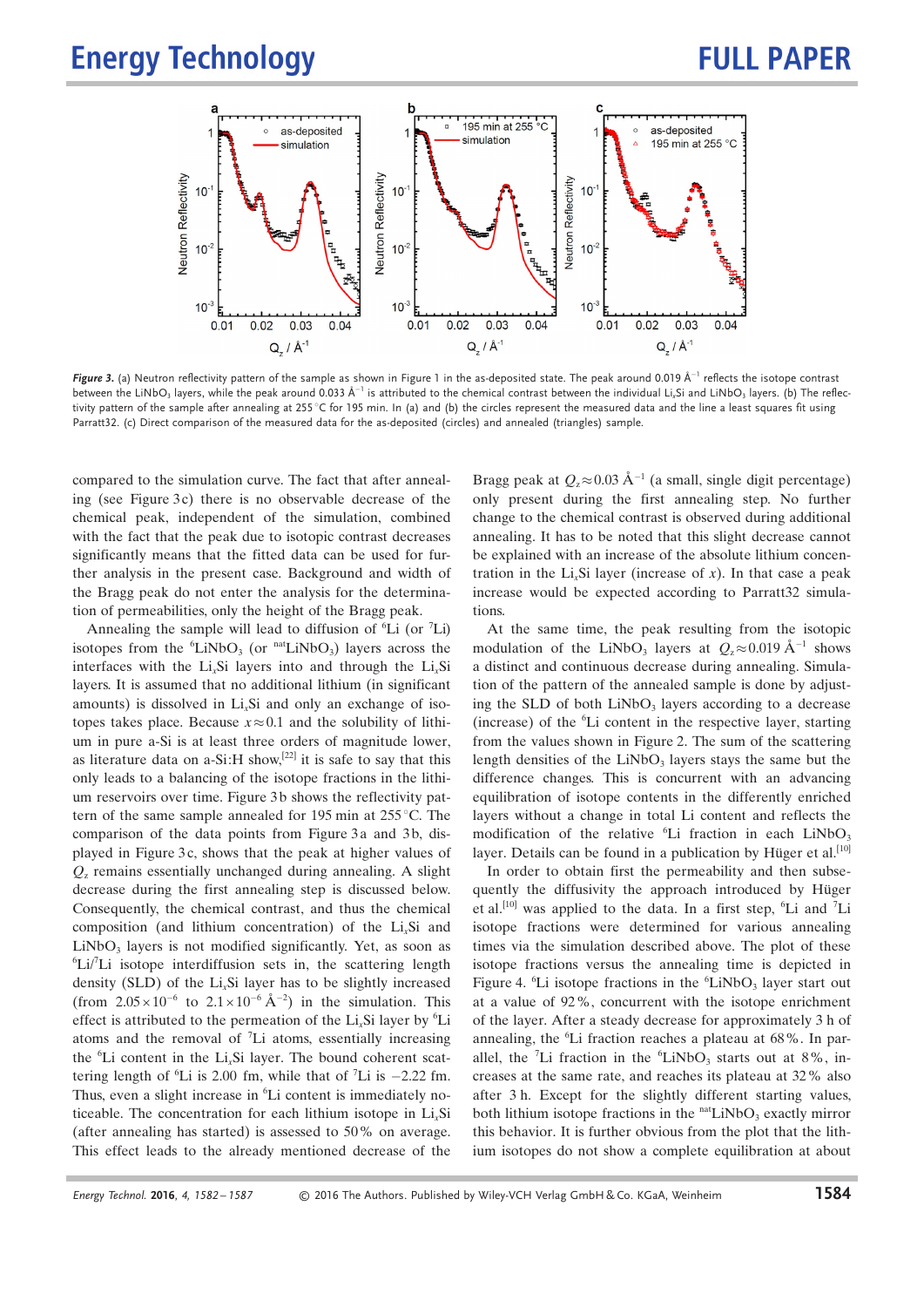## **FULL PAPER**



**Figure 4.** Relative  ${}^{6}$ Li and <sup>7</sup>Li isotope fractions of both LiNbO<sub>3</sub> reservoirs, shown as a function of annealing time. Data are obtained from the Parratt32 simulations as explained in the text. Errors were deduced using Parratt32 by varying Li isotope contents of the Li isotope layers until an increase of  $\chi^2$ (representing the quality of the fit) of 10% was reached. The scattering length densities were translated into Li isotope fractions resulting in an absolute error of no more than 5%. The fit function is an exponential decay according to Equation (3).

50%. It has to be noted that there is no discernible asymmetry in the lithium isotope fraction development as a function of annealing time comparing the <sup>6</sup>Li rich layer and the <sup>nat</sup>Li layer. Thus, the assumption that every lithium atom leaving the source layers is compensated by another lithium atom from the neighboring source layer is valid. In the original work by Hüger et al.,<sup>[10]</sup> this kind of equilibration process was modeled by using the equation

$$
\chi_{\delta_{Li}} = \frac{\chi_{\delta_{Li}}^0 + \phi_{\delta_{Li}}^0}{2} + \left(\frac{\chi_{\delta_{Li}}^0 - \phi_{\delta_{Li}}^0}{2}\right) \exp[-a(t - t_0)].
$$
\n(1)

Here,  $\chi_{6Li}$  is the isotope fraction of <sup>6</sup>Li in the <sup>6</sup>LiNbO<sub>3</sub> layer,  $\chi^0_{\epsilon_{Li}}$  is that value at  $t=0$ ,  $\phi_{\epsilon_{Li}}$  is the amount of <sup>6</sup>Li in the  $n^{\text{nat}}$ LiNbO<sub>3</sub> layer at  $t=0$ ,  $t_0$  is a lag time determined by the time it takes lithium to completely diffuse through the (here) Li.Si layer, and  $\alpha$  is given by (already adjusted to the sample configuration used in this study)

$$
a = 4 \frac{P}{d_{Lisi}d_{LiNbO_3}} \frac{\rho_{LiSi}}{\rho_{LiNbO_3}} \frac{M_{LiNbO_3}}{M_{LiSi}}.
$$
 (2)

Here, P is the permeability of the Li<sub>x</sub>Si layer,  $d_{\text{Lisi}}$  and  $d_{\text{LiNbO}_3}$  are the respective thicknesses of the Li<sub>x</sub>Si layer and of the LiNbO<sub>3</sub> source layer,  $\rho_{\text{Lisi}}$  and  $\rho_{\text{LiNbO}_3}$  the respective mass densities, and  $M_{\text{LiNbO}_3}$  and  $M_{\text{LiSi}}$  the respective molar masses. For the given system, Equation (1) has to be modified in two ways. The initial and final values are no longer expressed as the sum of or difference between isotope contents because that concept is based on a complete equilibration. Applying the fit with values of  $t_0$  ranging between 0 and 15 min did not change the parameter a beyond the error limits. Thus, the lag time  $t_0$  is omitted in the equation used to fit the data. Consequently, the fit function applied to the data was

$$
\chi_{\delta_{Li}} = \chi_{\delta_{Li}}^{\text{final}} + B \exp[-at] \tag{3}
$$

In this case,  $\chi_{\scriptscriptstyle{51}}^{\scriptscriptstyle{final}}$  is the value at which the isotope equilibration stops and B is the amplitude of the function.

Applying those fit functions to the data shown in Figure 4, in both cases a parameter  $a = (1.5 \pm 0.2) \,\text{h}^{-1}$  [i.e.,  $(4.2 \pm 0.6) \times$  $10^{-4}$ s<sup>-1</sup>] and, using Equation (2), a permeability of  $P = (3.3 \pm 1.00)$  $(0.9) \times 10^{-21}$  m<sup>2</sup>s<sup>-1</sup> is obtained. The lack of a complete equilibration to values of about 50% for both fractions might be due to a time-dependent diffusivity process or a two stage equilibration process, but further measurements are needed for clarification.

In the experimental study on a-Si by Hüger et al.,<sup>[10]</sup> a permeability of  $(1.3 \pm 0.2) \times 10^{-21} \text{ m}^2 \text{s}^{-1}$  was derived at 240 °C using the analogous setup.<sup>[23]</sup> A direct comparison to the value of  $(3.3 \pm 0.9) \times 10^{-21} \text{ m}^2 \text{s}^{-1}$  found in this study shows that the addition of about 10 at% of lithium to silicon in the Li<sub>x</sub>Si layer does not significantly change the permeability of the system. This result is astonishing because due to the higher lithium solubility that can be expected in  $Li<sub>x</sub>Si$  (S= 0.09) compared to amorphous silicon containing some percent of hydrogen  $(S = (2 \pm 1) \times 10^{-4}$  at 240 °C<sup>[22]</sup>), an about three orders of magnitude lower diffusivity can be expected for Li<sub>x</sub>Si using  $D = P/S$ . This is an obviously extreme discrepancy to previous findings in literature as shown in Figure 5.



Figure 5. Literature data on Li diffusivities in crystalline silicon (c-Si) and various crystalline and amorphous Li<sub>x</sub>Si phases as a function of inverse temperature. Data points for crystalline phases are represented by squares, amorphous phases by circles. The data clearly illustrates the fact that the addition of Li into Si leads to enhanced Li diffusivities. Especially recent theoretical calculations<sup>[24, 25]</sup> emphasize the increase of **D** with the increase of **x** in Li<sub>n</sub>Si.

Larue<sup>[26]</sup> and Pell<sup>[27]</sup> have reported on lithium diffusion in c-Si at temperatures slightly above and below the  $255^{\circ}$ C used in the experiments presented here. However, comparing the extrapolated data gives a good agreement of their findings to each other. The addition of lithium to the crystalline matrix was directly probed by Dunst et al.<sup>[14]</sup> who, using NMR at  $-30^{\circ}$ C, found for electrochemically amorphousized  $Li<sub>15</sub>Si$  a diffusivity that surpasses the extrapolated value from Larue<sup>[26]</sup> and Pell<sup>[27]</sup> by about five orders of magnitude. Kuhn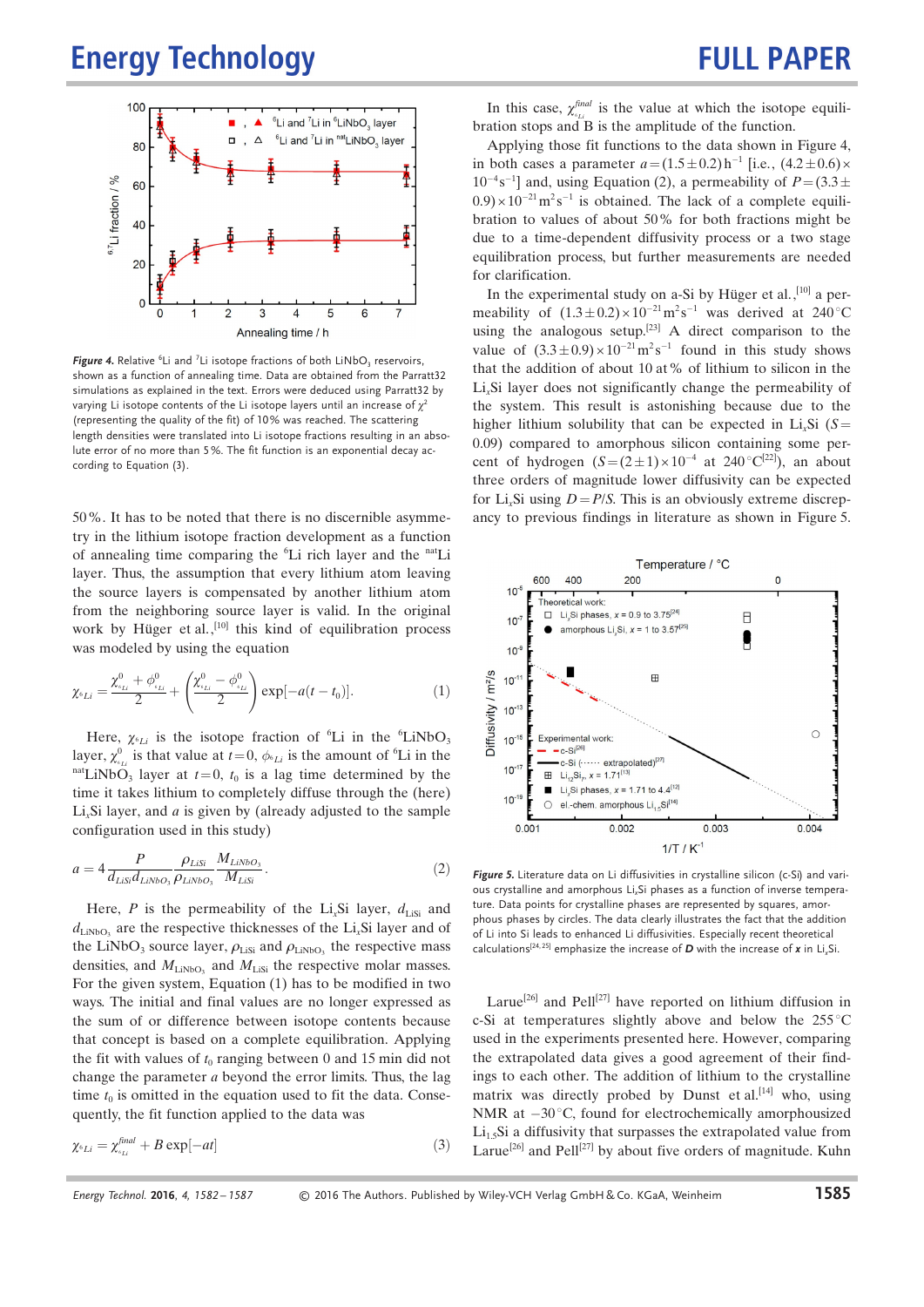et al.<sup>[13]</sup> reported a diffusivity in  $Li<sub>12</sub>Si<sub>7</sub>$  also obtained by NMR at  $150^{\circ}$ C that is still larger than the extrapolated values by three orders of magnitude. Even the findings by Wen et al. in various crystalline LiSi phases<sup>[12]</sup> at  $400^{\circ}$ C still surpass the extrapolated c-Si data by about one order of magnitude. So at least for c-Si it is indicated that the addition of a significant amount of lithium enhances the lithium diffusivity. Additionally, ab initio molecular dynamics calculations done for various compositions of  $Li<sub>x</sub>Si$  alloys showed a strong dependence of the lithium ion diffusivity on the lithium content of the alloy.<sup>[25]</sup> Diffusivities increased by two orders of magnitude at room temperature by increasing x from 1 to 3.75. Similar calculations by Chiang et al.<sup>[24]</sup> show a comparable behavior for amorphous  $Li<sub>x</sub>Si$  with diffusivities also increasing by one order of magnitude with an increase in x from 1 to 3.57, showing a pronounced dependence on lithium content.

These literature data indicate that the addition of Li to silicon  $(Si \rightarrow Li_xSi)$  or the increase of x in Li<sub>x</sub>Si leads to enhanced lithium diffusivities in the material. While literature data are diffusivities, the data presented here are permeabilities because the necessary solubilities to calculate the diffusivities are not known.

Concerning the literature work, the most likely explanation for our results is that the sample with a low lithium content of  $x \approx 0.1$  in Li<sub>x</sub>Si does not exhibit a percolation path for lithium diffusion along a lithium–silicon network if the lithium atoms are statistically distributed in the silicon matrix. Consequently, diffusion of lithium will take place along a pure a-Si network. This will explain the similar permeability. The diffusing lithium only penetrates along a-Si domains with the same solubility and diffusivity as in pure a-Si. Consequently, the same permeability as reported by Hüger et al.[10, 23] is measured within error limits (neglecting the slight temperature difference of  $15^{\circ}$ C).

### **Conclusions**

Lithium permeation through thin  $Li<sub>x</sub>Si$  layers sandwiched between isotopically modulated LiNbO<sub>3</sub> layers, serving as tracer reservoirs in a multilayer structure, was observed using neutron reflectometry with a rapid thermal annealing setup. Two distinct Bragg peaks are observable in the reflectivity pattern. One is attributable to the chemical contrast between the  $Li<sub>x</sub>Si$  layers and the  $LiNbO<sub>3</sub>$  layer, the other to the isotope contrast between the  ${}^{6}$ LiNbO<sub>3</sub> and  ${}^{nat}$ LiNbO<sub>3</sub> layers. Annealing at  $255^{\circ}$ C in argon atmosphere leads to lithium isotope interdiffusion through the  $Li<sub>x</sub>Si$  layer from one inert  $LiNbO<sub>3</sub>$  layer to the other and, consequently, to a de-/ increase in  $^{67}$ Li fractions in the LiNbO<sub>3</sub> layers. This in turn leads to a decrease of the corresponding peak, which can be used to assess lithium permeabilities of the  $Li<sub>x</sub>Si$  layer. During the whole process, the chemical contrast remains unchanged, a fact that is reflected by a constancy of the corresponding reflectivity peak. The permeability of Li through Li<sub>x</sub>Si with  $x \approx 0.1$  at 255 °C is found to be  $P = (3.3 \pm 0.9) \times$  $10^{-21}$  m<sup>2</sup>s<sup>-1</sup> which is the same as that reported for pure a-Si.

Thus, diffusion is expected to occur in pure a-Si domains and not along lithium–silicon-rich percolation paths.

### Experimental Section

### Samples

The sample material used in this investigation was a multilayer arrangement consisting of five sets of  $[Li_xSi (8.5 nm)]^{nat}LiNbO_3$  $(12.5 \text{ nm})$  Li<sub>x</sub>Si  $(8.5 \text{ nm})$  <sup>6</sup>LiNbO<sub>3</sub>  $(12.5 \text{ nm})$ ] units subsequently deposited by ion-beam sputtering onto an appropriate silicon wafer substrate and capped by an additional  ${}^{6}$ LiNbO<sub>3</sub> layer. The  $Li<sub>x</sub>Si$  layers were prepared as described in a previous publication by reactive co-sputtering of lithium foil and a silicon wafer.[16] The target design was modified in comparison to the original experiment<sup>[16]</sup> so that a reduction of Li content in Li<sub>x</sub>Si to about x  $\approx 0.1$  was achieved, which was verified by secondary ion mass spectrometry measurements in combination with X-ray photoelectron spectroscopy. The corresponding data can be found in the Supporting Information. The amorphous  $LiNbO<sub>3</sub>$  layers were sputtered from two sintered polycrystalline targets exhibiting different lithium isotope enrichment but the layers still maintained a composition and isotope concentration close to the  $LiNbO<sub>3</sub>$ target material.<sup>[19,28]</sup> Consequently, layers termed  $n$ atLiNbO<sub>3</sub> have a composition of  ${}^{7}Li_{0.925}{}^{6}Li_{0.075}NbO_3$  while layers termed  ${}^{6}LiNbO_3$ are composed of  ${}^{7}Li_{0.08}{}^{6}Li_{0.92}NbO_3$ .

#### Preparation technique

Sputtering was done by using a commercial ion-beam sputter coater IBC 681 (Gatan, USA) with argon as sputter gas. The acceleration voltage was set to 5 kV with a beam current of 200 µA. Base pressure was below  $5 \times 10^{-7}$  mbar and did not surpass  $1 \times 10^{-4}$  mbar during deposition. The sputter coater was set up in an argon filled glovebox so as to minimize atmospheric contamination. All three targets were mounted in the coater at the same time. Consequently, deposition could be done without exposing the samples to anything but the conditions inside the sputter coater.

#### Annealing

Annealing was done in an AO500 rapid thermal annealing setup (MBE components) which was modified to allow neutron reflectometry measurements without removing the sample from the oven. Thus, orientation and position of the sample were kept unchanged at all times during those measurements. In order to reduce diffuse scattering by the ceramic heating plate, an additional silicon wafer with a thickness of 1 mm was put below the sample. Notably, diffuse scattering was not avoided but only reduced. As a consequence, an additional calibration of this setup was performed to gauge the correct temperatures.

#### Neutron reflectometry

Neutron reflectometry measurements were performed at SINQ, Villigen, Switzerland, on the time-of-flight reflectometer AMOR in the recently implemented Selene setup.<sup>[29]</sup> In comparison to the conventional setup of the instrument, where either angle or wavelength is kept fixed, incident angle and wavelength of the neutron beam can be varied at the same time. To achieve this, the wavelength is determined by time-of-flight, and the scattering